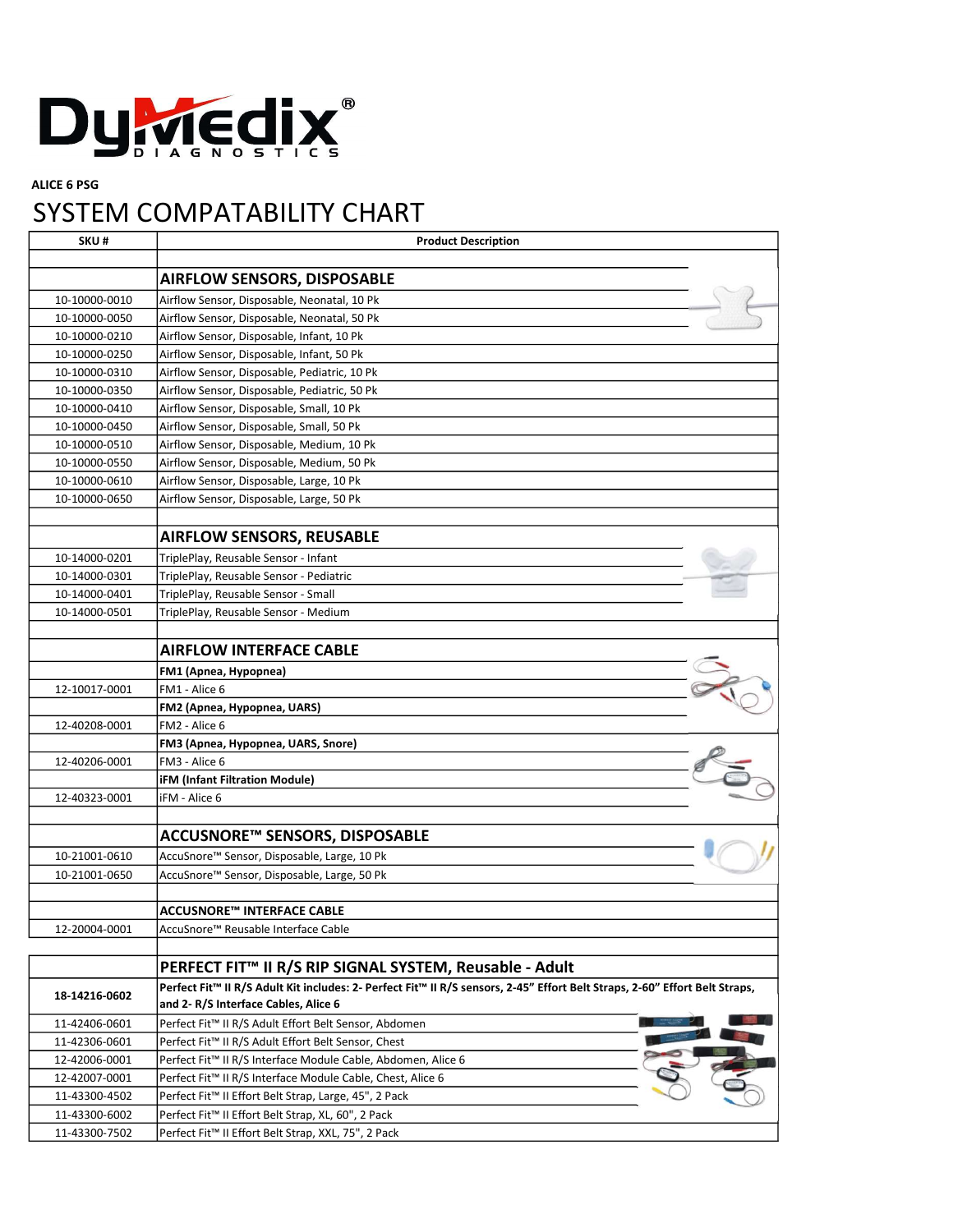|                                | PERFECT FIT™ II R/S RIP SIGNAL SYSTEM, Reusable - Pediatric                                                                  |                 |
|--------------------------------|------------------------------------------------------------------------------------------------------------------------------|-----------------|
| 18-12216-0302                  | Perfect Fit™ II R/S Pediatric Kit includes: 2- Perfect Fit™II R/S sensors, 2-15" Effort Belt Strap, 2-25" Effort Belt Strap, |                 |
|                                | and 2-35" Effort Belt Strap and 2-R/S Interface Cable, Alice 6                                                               |                 |
| 12-42006-0001                  | Perfect Fit™ II R/S Interface Module Cable, Abdomen, Alice 6                                                                 |                 |
| 12-42007-0001                  | Perfect Fit™ II R/S Interface Module Cable, Chest, Alice 6                                                                   |                 |
| 11-23300-1502                  | Perfect Fit™ II Effort Belt Strap, Infant, 15", 2- Pack                                                                      |                 |
| 11-23300-2502                  | Perfect Fit <sup>™</sup> II Effort Belt Strap, Pediatric, 25", 2 Pack                                                        |                 |
| 11-23300-3502                  | Perfect Fit™ II Effort Belt Strap, Pediatric XL, 35", 2 Pack                                                                 |                 |
|                                | PERFECT FIT <sup>™</sup> 3D SYSTEM, Disposable                                                                               | <b>Uywiedix</b> |
|                                | Perfect Fit™ 3D REUSABLE-Disposable Kit includes: 2- Perfect Fit™3D sensors,                                                 |                 |
| 18-13204-0001                  | yard rolls of Effort Belt Strap, Alice 6                                                                                     |                 |
| 11-45004-0001                  | Perfect Fit™ 3D Effort Belt Sensor, Abdomen, Alice 6                                                                         |                 |
| 11-45004-0002                  | Perfect Fit™ 3D Effort Belt Sensor, Chest, Alice 6                                                                           |                 |
| 11-14001-5001                  | Perfect Fit™ 3D Button Hole Effort Belt Strap, 50 yard roll (20 studies)                                                     |                 |
| 11-14001-2501                  | Perfect Fit™ 3D Button Hole Effort Belt Strap, 250 yard (Five 50 yard rolls) (100 studies)                                   |                 |
|                                |                                                                                                                              |                 |
|                                | SnuggleFit™ Infant Effort Belt                                                                                               |                 |
| 18-13304-0001                  | SnuggleFit™ Infant Effort Belt - Alice 6                                                                                     |                 |
| 10-16000-0301                  | SnuggleFit™ Infant Effort Belt                                                                                               |                 |
| 11-14002-5001                  | SnuggleFit™ Button Hole Effort Belt Strap, 50yd roll (45 Studies)                                                            |                 |
| 11-14002-2501                  | SnuggleFit <sup>™</sup> Button Hole Effort Belt Strap, 250yd roll (225 Studies)                                              |                 |
| 86-30100-0001                  | SnuggleFit™ Animal Sticker Roll (100ct)                                                                                      |                 |
| 11-15000-0010                  | SnuggleFit <sup>™</sup> Comfort Wrap (10pk)                                                                                  |                 |
| 11-15000-0050                  | SnuggleFit™ Comfort Wrap (50pk)                                                                                              |                 |
| 11-15000-0100                  | SnuggleFit™ Comfort Wrap (100pk)                                                                                             |                 |
|                                | SnuggleFit™ Interface Kit                                                                                                    |                 |
| 18-01814-0001                  | SnuggleFit <sup>™</sup> Effort Interface Kit                                                                                 |                 |
| 12-42026-0001                  | SnuggleFit™ Interface Cable, Abdomen Alice 6                                                                                 |                 |
| 12-42027-0001                  | SnuggleFit™ Interface Cable, Chest Alice 6                                                                                   |                 |
|                                |                                                                                                                              |                 |
|                                | <b>FastTrack SYSTEM, Disposable</b>                                                                                          |                 |
| 11-44000-3002                  | FastTrack Effort Pack, Pediatric                                                                                             | <b>FastTrac</b> |
| 11-44000-3020                  | FastTrack Effort Pack, Pediatric, 20 Pack Box                                                                                | <b>FastTrac</b> |
| 11-44000-3040                  | FastTrack Effort Pack, Pediatric, 40 Pack Box                                                                                |                 |
| 11-44000-7502                  | FastTrack Effort Pack, Adult                                                                                                 |                 |
| 11-44000-7520                  | FastTrack Effort Pack, Adult, 20 Pack Box                                                                                    |                 |
| 11-44000-7540                  | FastTrack Effort Pack, Adult, 40 Pack Box                                                                                    |                 |
|                                | FastTrack Starter Kit, Disposable                                                                                            |                 |
| 18-01024-0301                  | FastTrack Starter Kit, Pediatric, Alice 6                                                                                    |                 |
| 18-01024-0601                  | FastTrack Starter Kit, Adult, Alice 6                                                                                        |                 |
|                                | <b>FastTrack Interface Kit</b>                                                                                               |                 |
|                                | FastTrack Effort Interface Kit, Alice 6                                                                                      |                 |
| 18-01804-0001                  |                                                                                                                              |                 |
| 12-42016-0001                  | FastTrack Interface Cable, Abdomen, Alice 6                                                                                  |                 |
| 12-42017-0001                  | FastTrack Interface Cable, Chest, Alice 6                                                                                    |                 |
|                                |                                                                                                                              |                 |
|                                | <b>ELECTRODES and MOVEMENT SENSORS</b>                                                                                       |                 |
|                                | <b>Precision Gold Disposable EEG Electrodes</b>                                                                              |                 |
| 13-10100-4010                  | Disposable 9mm Gold Cup EEG Electrode, 40" (1m), 10pack                                                                      |                 |
| 13-10100-6010<br>13-10100-8010 | Disposable 9mm Gold Cup EEG Electrode, 60" (1.5m), 10pack<br>Disposable 9mm Gold Cup EEG Electrode, 80" (2m), 10pack         |                 |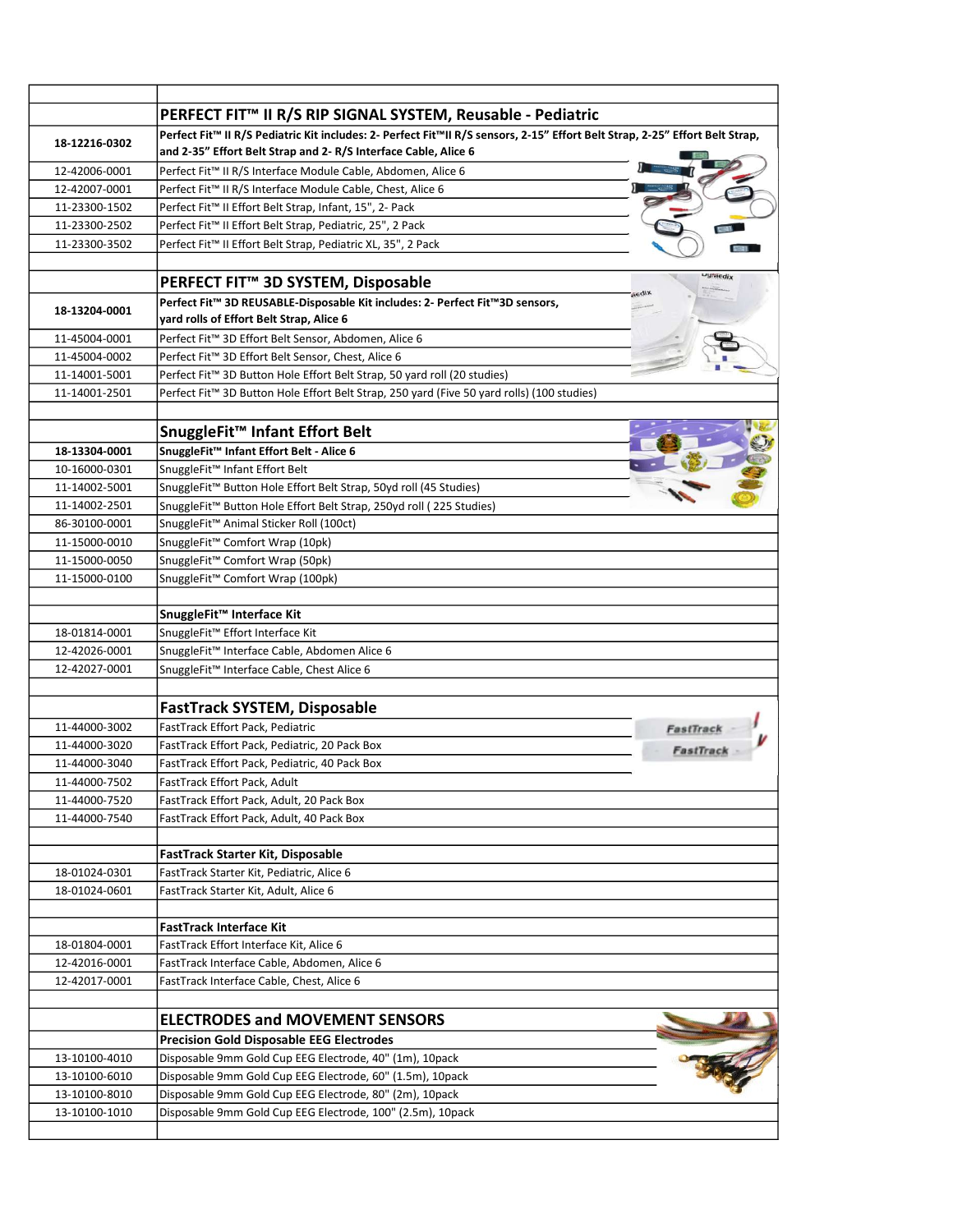|               | Triple Chin Disposable Chin EMG Electrode Patch      |                      |
|---------------|------------------------------------------------------|----------------------|
| 13-30000-0050 | Chin Electrode Patch, Adult, 50 Pack                 |                      |
| 13-31000-0050 | Chin Electrode Patch, Pediatric, 50 Pack             |                      |
|               | MotionWave Disposable EMG Electrode Patch            |                      |
| 13-41000-0050 | Disposable Wired Dual EMG Electrode, 120in, 50 Pack  |                      |
| 13-41001-0050 | Disposable Wired Dual EMG Electrode, 60in, 50 Pack   |                      |
|               | <b>Dual Snap Disposable EMG Electrodes</b>           |                      |
| 13-40000-0050 | Dual Snap EMG Electrode, 50 Pack                     |                      |
| 13-14000-6020 | Dual Snap Lead Wire, 60", 20 Pack                    |                      |
| 13-14000-1020 | Dual Snap Lead Wire, 100", 20 Pack                   |                      |
| 13-14000-1220 | Dual Snap Lead Wire, 120", 20 Pack                   |                      |
|               |                                                      |                      |
|               | <b>XM Extremity Movement Sensor</b>                  |                      |
| 13-50000-0001 | <b>XM Extremity Movement Sensor, (Single Sensor)</b> |                      |
| 13-50000-0010 | XM Extremity Movement Sensor, (10 pk)                | Du <sub>wiedix</sub> |
| 13-50000-0050 | XM Extremity Movement Sensor, (50 pk)                |                      |
| 12-10180-0001 | Interface Cable, XM                                  |                      |

## CompletePlus Disposable Sensor Kit

|                                                     | ADULT CompletePlus Kit, Small Airflow, FastTrack Effort Pack - ASF          | 18-01050-0401 |
|-----------------------------------------------------|-----------------------------------------------------------------------------|---------------|
|                                                     | ADULT CompletePlus Kit, Small Airflow, FastTrack Effort Pack - 20PK - ASF   | 18-01050-0420 |
| <b>CompletePlus</b><br>des peut Swrappin for Street | ADULT CompletePlus Kit, Small Airflow, FastTrack Effort Pack - 40PK - ASF   | 18-01050-0440 |
|                                                     | ADULT CompletePlus Kit, Small Airflow, PF3D Button-Hole Straps - ASP        | 18-01060-0401 |
|                                                     | ADULT CompletePlus Kit, Small Airflow, PF3D Button-Hole Straps - 20PK -ASP  | 18-01060-0420 |
|                                                     | ADULT CompletePlus Kit, Small Airflow, PF3D Button-Hole Straps - 40PK -ASP  | 18-01060-0440 |
|                                                     | ADULT CompletePlus Kit, Medium Airflow, FastTrack Effort Pack - AMF         | 18-01050-0501 |
|                                                     | ADULT CompletePlus Kit, Medium Airflow, FastTrack Effort Pack - 20PK - AMF  | 18-01050-0520 |
|                                                     | ADULT CompletePlus Kit, Medium Airflow, FastTrack Effort Pack - 40PK - AMF  | 18-01050-0540 |
|                                                     | ADULT CompletePlus Kit, Medium Airflow, PF3D Button-Hole Straps - AMP       | 18-01060-0501 |
|                                                     | ADULT CompletePlus Kit, Medium Airflow, PF3D Button-Hole Straps - 20PK -AMP | 18-01060-0520 |
|                                                     | ADULT CompletePlus Kit, Medium Airflow, PF3D Button-Hole Straps - 40PK -AMP | 18-01060-0540 |

| 18-01050-0101 | PEDIATRIC CompletePlus Kit, Neonatal Airflow, FastTrack Effort Pack - PNF               |
|---------------|-----------------------------------------------------------------------------------------|
| 18-01050-0120 | PEDIATRIC CompletePlus Kit, Neonatal Airflow, FastTrack Effort Pack - 20PK - PNF        |
| 18-01050-0140 | PEDIATRIC CompletePlus Kit, Neonatal Airflow, FastTrack Effort Pack - 40PK - PNF        |
| 18-01050-0201 | PEDIATRIC CompletePlus Kit, Infant Airflow, FastTrack Effort Pack - PIF                 |
| 18-01050-0220 | PEDIATRIC CompletePlus Kit, Infant Airflow, FastTrack Effort Pack - 20PK- PIF           |
| 18-01050-0240 | PEDIATRIC CompletePlus Kit, Infant Airflow, FastTrack Effort Pack - 40PK -PIF           |
| 18-01050-0301 | PEDIATRIC CompletePlus Kit, Pediatric Airflow, FastTrack Effort Pack - PPF              |
| 18-01050-0320 | PEDIATRIC CompletePlus Kit, Pediatric Airflow, FastTrack Effort Pack - 20PK -PPF        |
| 18-01050-0340 | PEDIATRIC CompletePlus Kit, Pediatric Airflow, FastTrack Effort Pack - 40PK -PPF        |
| 18-01060-0101 | PEDIATRIC CompletePlus Kit, Neonatal Airflow, PF3D/SnuggleFit Button-Hole Strap         |
| 18-01060-0120 | PEDIATRIC CompletePlus Kit, Neonatal Airflow, PF3D/SnuggleFit Button-Hole Strap - 20PK  |
| 18-01060-0140 | PEDIATRIC CompletePlus Kit, Neonatal Airflow, PF3D/SnuggleFit Button-Hole Strap - 40PK  |
| 18-01060-0201 | PEDIATRIC CompletePlus Kit, Infant Airflow, PF3D/SnuggleFit Button-Hole Strap           |
| 18-01060-0220 | PEDIATRIC CompletePlus Kit, Infant Airflow, PF3D/SnuggleFit Button-Hole Strap - 20PK    |
| 18-01060-0240 | PEDIATRIC CompletePlus Kit, Infant Airflow, PF3D/SnuggleFit Button-Hole Strap - 40PK    |
| 18-01060-0301 | PEDIATRIC CompletePlus Kit, Pediatric Airflow, PF3D/SnuggleFit Button-Hole Strap        |
| 18-01060-0320 | PEDIATRIC CompletePlus Kit, Pediatric Airflow, PF3D/SnuggleFit Button-Hole Strap - 20PK |
| 18-01060-0340 | PEDIATRIC CompletePlus Kit, Pediatric Airflow, PF3D/SnuggleFit Button-Hole Strap - 40PK |

## CompletePlus Interface Kit

| 18-01903-0001 | ADULT/PED CompletePlus Interface Kit, Alice 6, FM2, Snore, FastTrack R/S Cables - AFS |
|---------------|---------------------------------------------------------------------------------------|
| 18-01903-0002 | ADULT/PED CompletePlus Interface Kit, Alice 6, FM2, FastTrack R/S Cables - AF         |
| 18-01913-0001 | ADULT/PED CompletePlus Interface Kit, Alice 6, FM2, Snore, PF3D R/S Modules - APS     |
| 18-01913-0002 | ADULT/PED CompletePlus Interface Kit, Alice 6, FM2, PF3D R/S Modules - AP             |